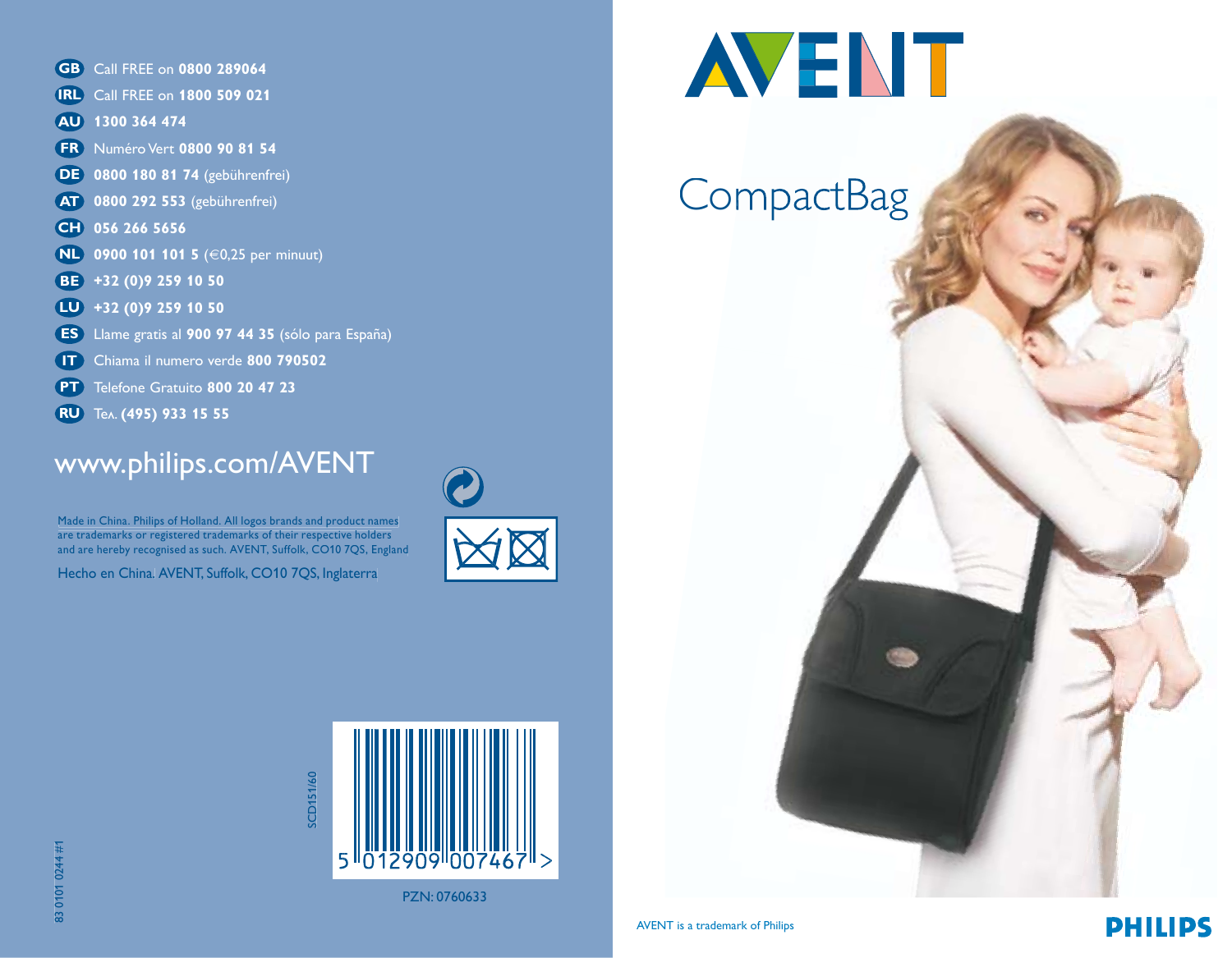# AVENT CompactBag

- **GB** The essential carry bag for short trips
- **B** Le sac indispensable pour les petites sorties
- **B** Der unentbehrliche, kompakte Begleiter
- **D** De ideale tas voor korte uitstapjes
- La bolsa ideal para salidas **ES** cortas
- **D** La borsa indispensabile per i viaggi brevi
- **P** O Saco essencial para deslocações curtas
- $\textbf{B}$  Компактная сумка для коротких поездок с ребенком

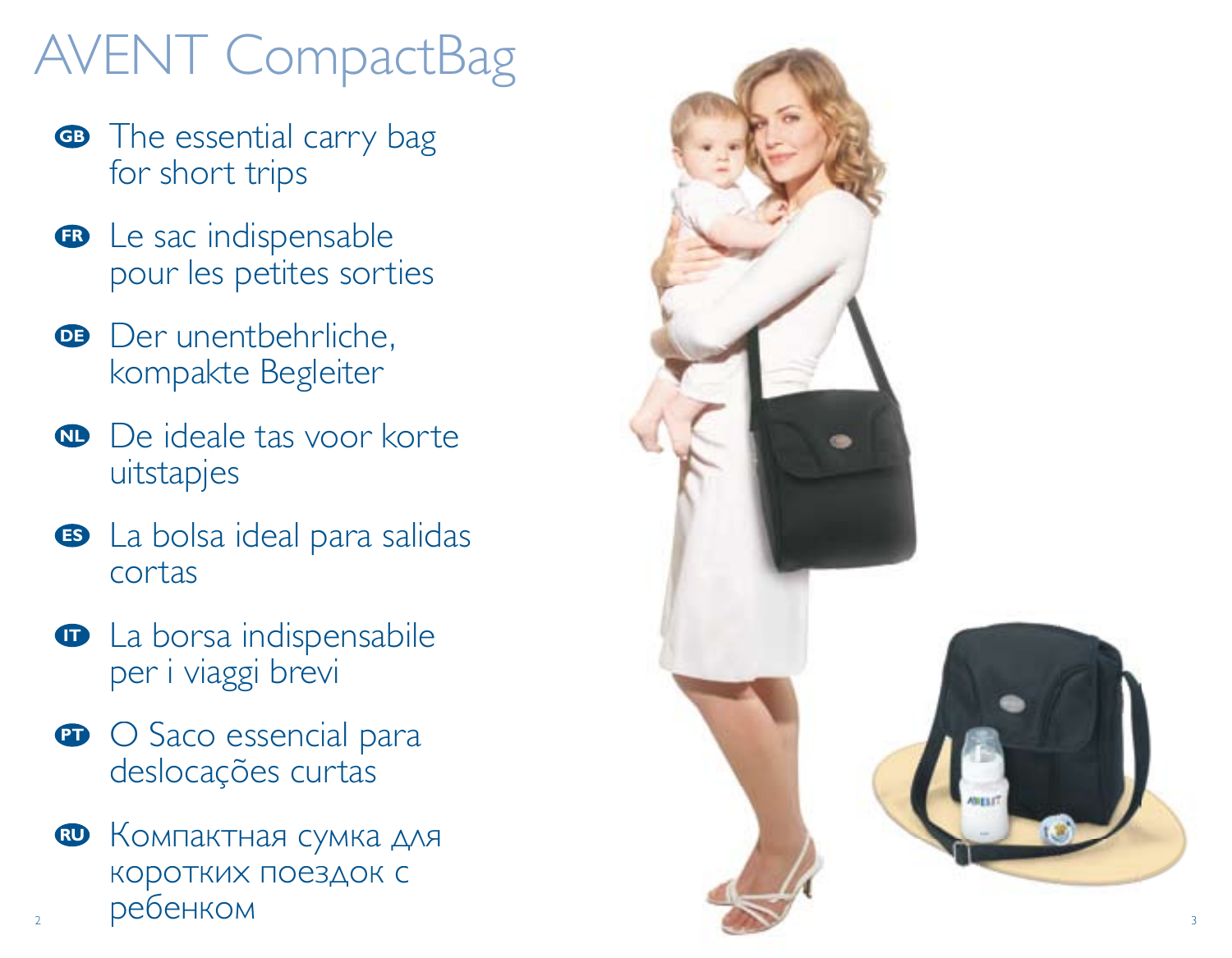## AVENT CompactBag